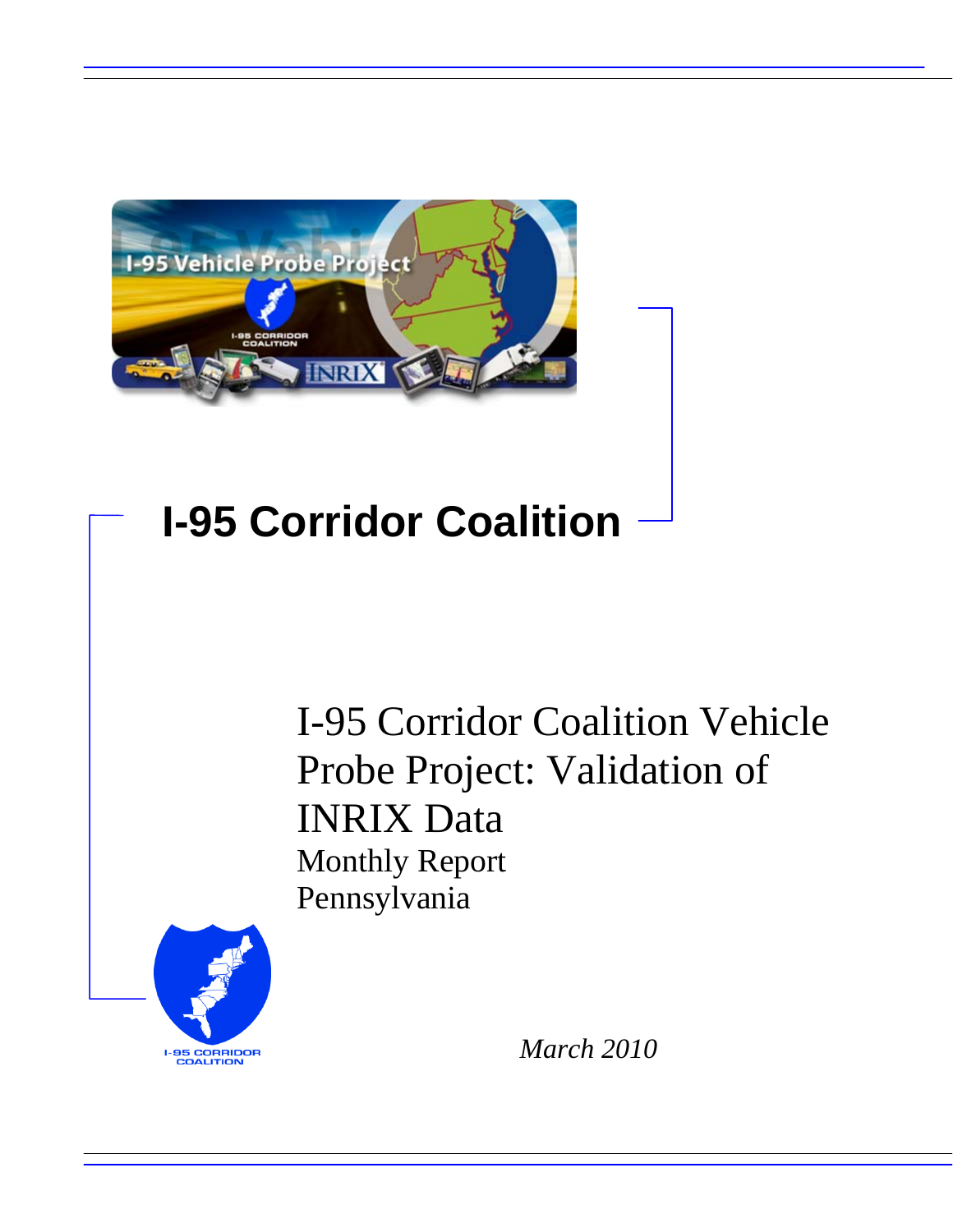# **I-95 CORRIDOR COALITION VEHICLE PROBE PROJECT: VALIDATION OF INRIX DATA MARCH 2010**

## *Monthly Report*

*Prepared for:* 

I-95 Corridor Coalition

*Sponsored by:* 

I-95 Corridor Coalition

*Prepared by:* 

Ali Haghani, Masoud Hamedi, Kaveh Farokhi Sadabadi University of Maryland, College Park

*Acknowledgements:* 

The research team would like to express its gratitude for the assistance it received from the state highway officials in Delaware, Maryland, New Jersey, North Carolina, Virginia, and Pennsylvania during the course of this study. Their effort was instrumental during the data collection phase of the project. This report would not have been completed without their help.

*March 2010*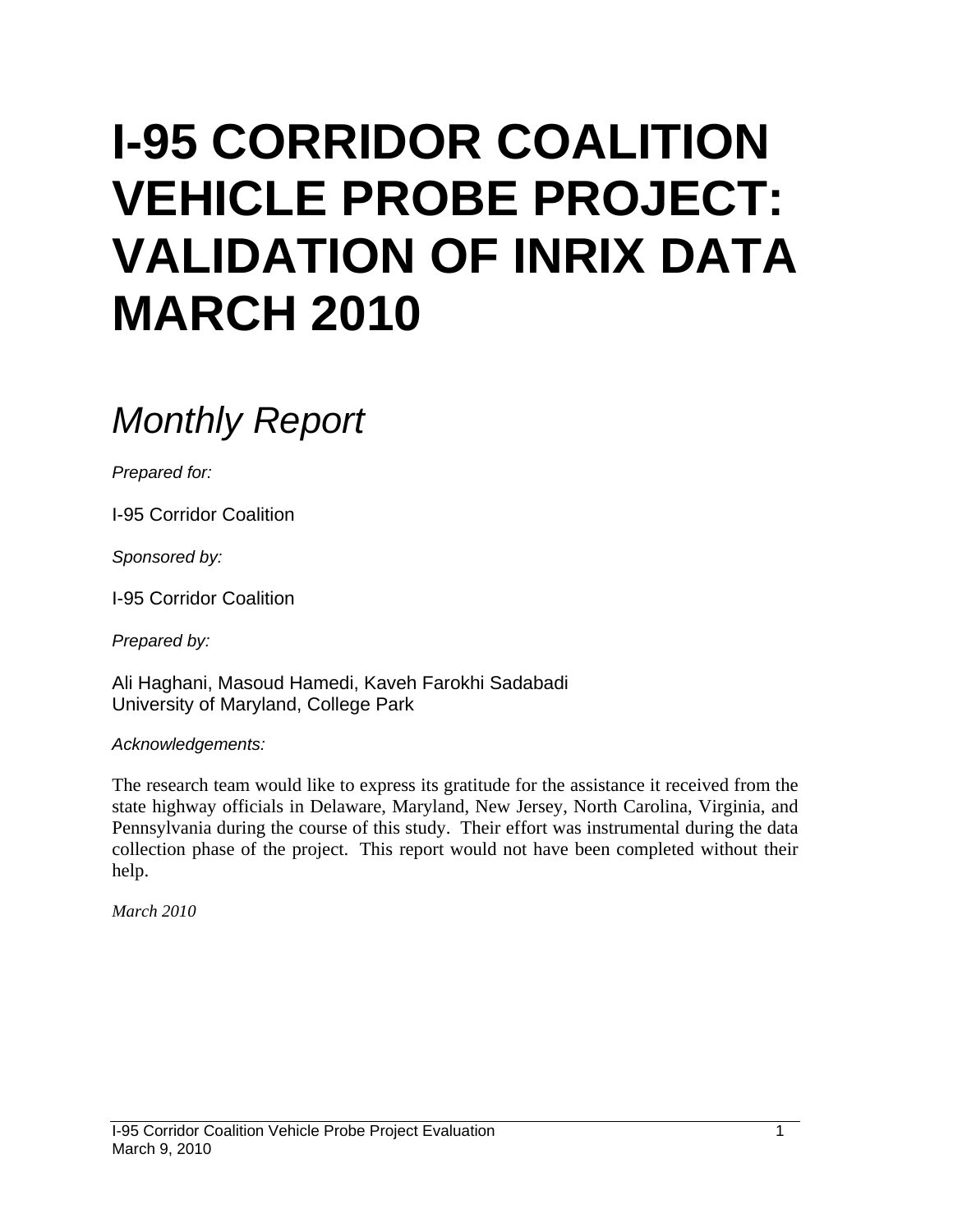## **Evaluation Results for the State of Pennsylvania**

### *Executive Summary*

Travel time samples were collected using Bluetooth Traffic Monitoring technology along 10 miles of freeways and six miles of arterials in Pennsylvania from Wednesday, January 6, 2010 to Wednesday, January 20, 2010 and compared with travel time and speed data reported by INRIX as part of the I-95 Vehicle Probe project. The validation data represents approximately 1650 hours of observations along eight freeway segments in Pennsylvania. When necessary, consecutive TMC segments were combined in order to obtain test segments greater than one mile in length.

ES Table 1, below summarizes the results of the comparison between the validation data and the INRIX data for freeway segments for the same period. Both the absolute average speed error and speed error bias were within specification for all speed bins.

|              | <b>ES Table 1 - Pennsylvania Evaluation Summary</b>                                           |                                          |                 |                                     |                       |                  |  |  |  |  |  |
|--------------|-----------------------------------------------------------------------------------------------|------------------------------------------|-----------------|-------------------------------------|-----------------------|------------------|--|--|--|--|--|
| <b>State</b> |                                                                                               | <b>Absolute Speed Error</b><br>(<10 mph) |                 | <b>Speed Error Bias</b><br>(<5 mph) | Number of<br>5 Minute | Hours of<br>Data |  |  |  |  |  |
|              | Comparison with Comparison with Comparison with Comparison with                               |                                          |                 |                                     | Samples               | Collection       |  |  |  |  |  |
|              | <b>SEM Band</b>                                                                               | Mean                                     | <b>SEM Band</b> | Mean                                |                       |                  |  |  |  |  |  |
| 0-30 MPH     | 6.50                                                                                          | 7.70                                     | 2.50            | 2.50                                | 300                   | 25.0             |  |  |  |  |  |
| 30-45 MPH    | 7.00                                                                                          | 8.60                                     | 1.10            | 1.40                                | 414                   | 34.5             |  |  |  |  |  |
| 45-60 MPH    | 2.30                                                                                          | 4.30                                     | $-0.30$         | 0.00                                | 4576                  | 381.3            |  |  |  |  |  |
| $>60$ MPH    | 3.30                                                                                          | 5.90                                     | $-3.20$         | $-5.50$                             | 14576                 | 1214.7           |  |  |  |  |  |
| All Speeds   | 3.20                                                                                          | 5.61                                     | $-2.36$         | $-3.97$                             | 19866                 | 1655.5           |  |  |  |  |  |
|              | Based upon data collected from Jan 6, 2010 through Jan 20, 2010 across 10.3 miles of roadway. |                                          |                 |                                     |                       |                  |  |  |  |  |  |

As mentioned, travel time samples were also collected along six miles of arterials in Pennsylvania from Wednesday, January 6, 2010 to Wednesday, January 20, 2010 and compared with travel time and speed data reported by INRIX as part of this project. The arterial data is included for informational purposes noting that INRIX has volunteered arterial data at no cost to the Coalition for the first three years, and that the method to evaluate quality on arterial roadways has not been fully evaluated. As the Coalition collects additional data on arterials, more appropriate quality metrics will be developed.

## *Data Collection*

Bluetooth sensor deployments in Pennsylvania started on Wednesday, January 6, 2010. The actual deployments in Pennsylvania were performed with the assistance of Pennsylvania Department of Transportation (PennDOT) personnel. Sensors remained in the same position until they were retrieved two weeks later on Wednesday, January 20, 2010. This round of data collections in Pennsylvania was designed to cover segments of the highways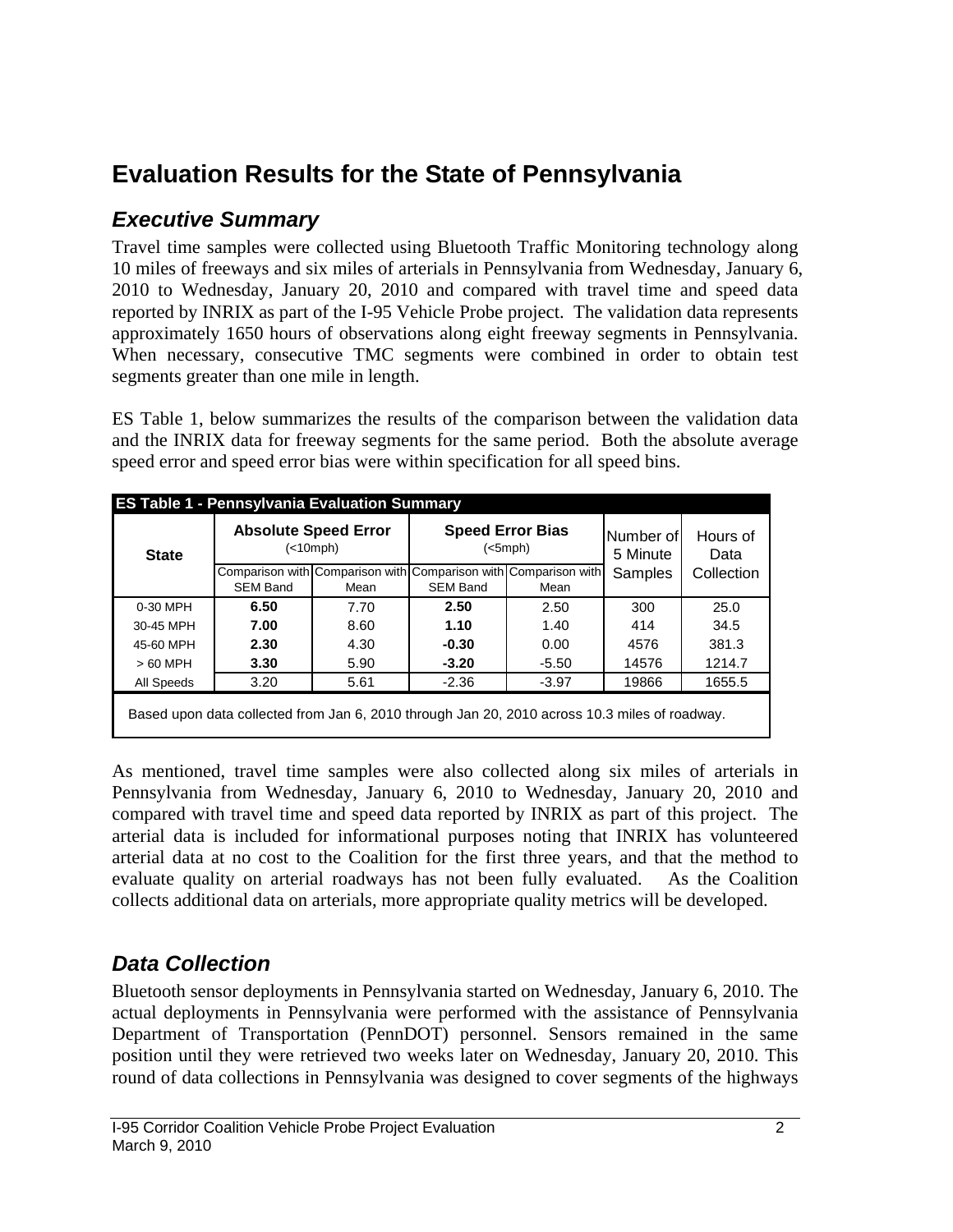along which both recurrent and non-recurrent congestions could be expected during both peak and off-peak periods.

Figure 1 presents snapshots of the roadway segments over which Bluetooth sensors were deployed in Pennsylvania. In this figure, red segments represent freeway segments while blue segments are the ones that are chosen on arterials.

Table 1 presents a list of specific TMC segments that were selected as the validation sample in Pennsylvania. These segments cover a total length of approximately 10 freeway miles as well as about six miles of arterials. Since some TMC segments in this corridor are less than one mile long, when appropriate, consecutive TMC segments are combined to form path segments longer than one mile. In total, in this document results of validation performed on eight freeway segments are reported. One of these segments is a standard TMC segment and the other seven are path segments combined from multiple standard TMC segments. The coordinates of the locations at which the Bluetooth sensors were deployed throughout the state of Pennsylvania are reported in Table 2. It should be noted that the configuration of consecutive TMC segments is such that the endpoint of one TMC segment and the start point of the next TMC segment are overlapping, so one Bluetooth sensor in that location is covering both TMC segments.

Finally, Table 3 summarizes the segment definitions used in the validation process which also presents the distances that have been used in the estimation of Bluetooth speeds based on travel times. Details of the algorithm used to estimate equivalent path travel times based on INRIX feeds for individual TMC segment are provided in the report titled "Estimation of Travel Times for Multiple TMC Segments" (dated February 2010) and available on the I-95 Corridor Coalition website. This algorithm finds an equivalent INRIX travel time (and therefore travel speed) corresponding to each sample Bluetooth travel time observation on the path segment of interest.

## *Analysis of Results*

Table 4 summarizes the data quality measures obtained as a result of comparison between Bluetooth and all reported INRIX speeds. In all speed bins, INRIX data meets the data quality measures set forth in the contract when errors are measured as a distance from the 1.96 times the standard error band. Even when errors are measured as a distance from the mean, INRIX data quality is deemed as satisfactory based on the same requirements. It should be noted that while the total number of observations in the low speed bins across all TMC segments are reasonable, as Table 6 indicates, the number of observations in low speed bins for some individual TMC segments may be low.

Table 5 shows the percentage of the time intervals that fall within 5 mph of the SEM band and the mean for each speed bin for all TMC segments in Pennsylvania. Tables 6 and 7 present detailed data for individual TMC segments in Pennsylvania in similar format as Tables 4 and 5 respectively. Note that for some TMC segments in some speed bins the comparison results may not be reliable due to small number of observations.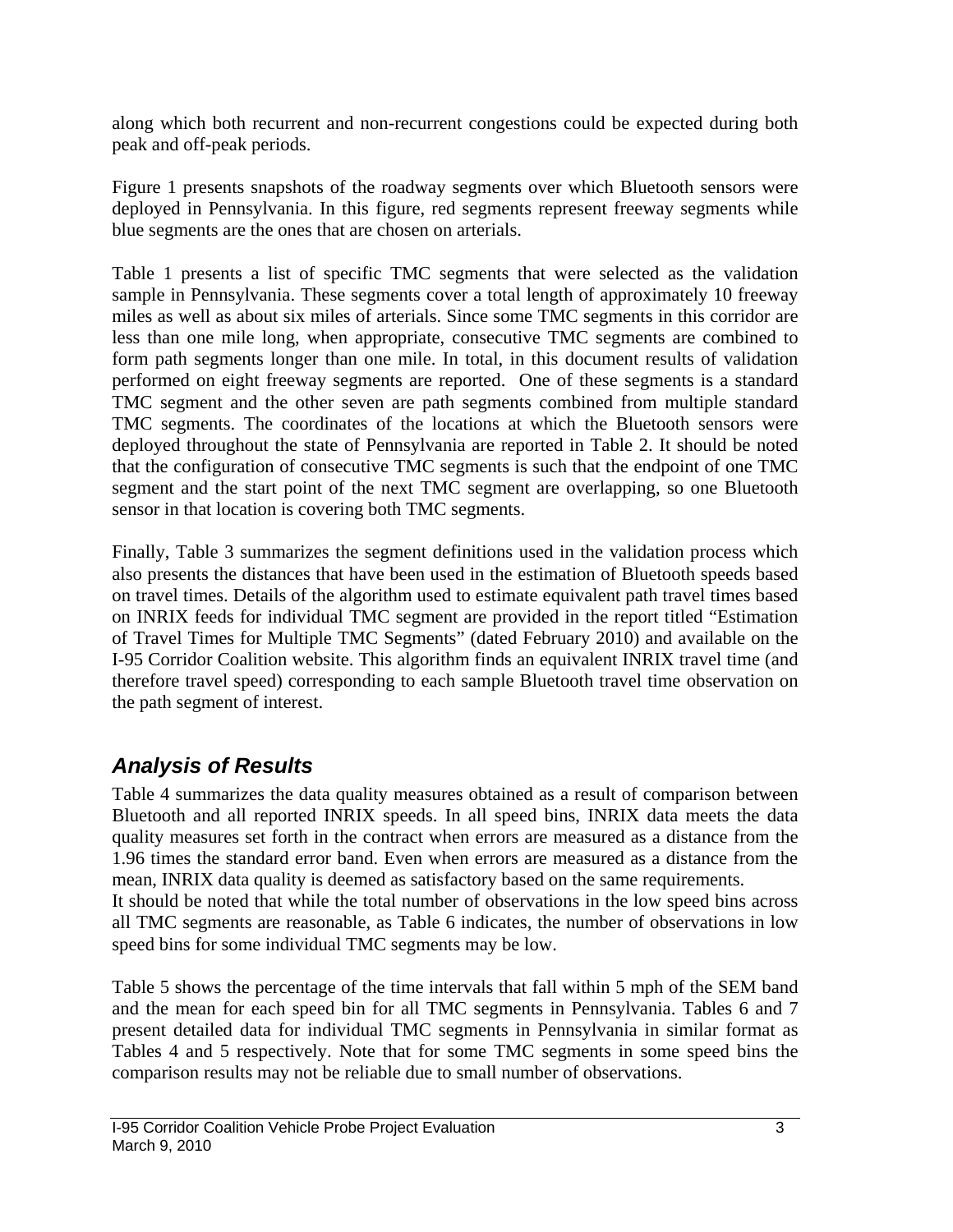Figures 2 and 3 show the overall speed error biases for different speed bins, and the average absolute speed errors for all validation segments in Pennsylvania, respectively. These figures correspond to Table 4.



**Figure 1 TMC segments selected for validation in Pennsylvania**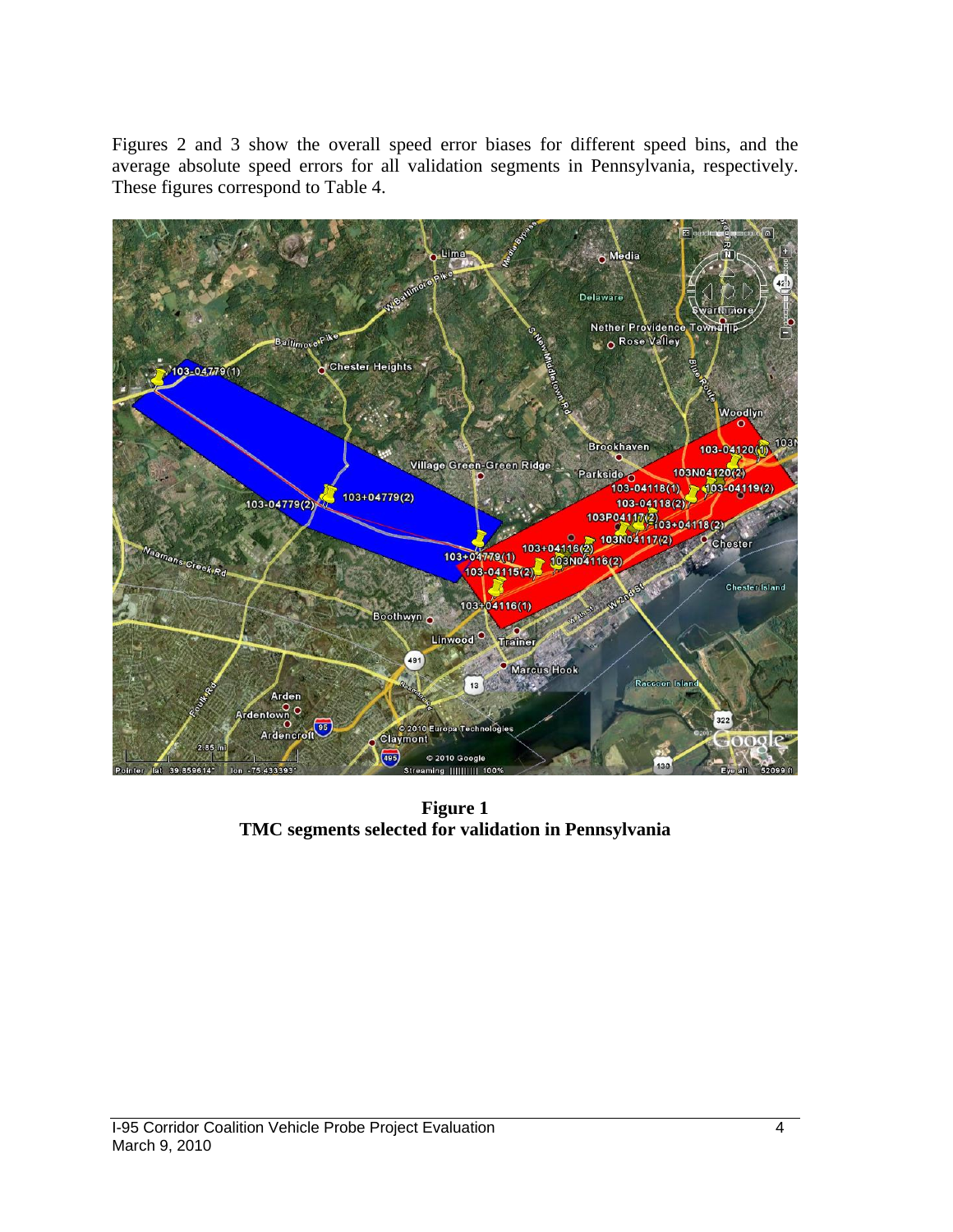|                 |               |                |                                |                                |                 |                   | <b>LENGTH</b> |
|-----------------|---------------|----------------|--------------------------------|--------------------------------|-----------------|-------------------|---------------|
| <b>TYPE</b>     | <b>TMC</b>    | <b>HIGHWAY</b> | <b>STARTING AT</b>             | <b>ENDING AT</b>               | <b>COUNTY</b>   | <b>DIRECTION</b>  | (mile)        |
| Freeway         | 103N04121     | $I-95$         | I-476/EXIT 7                   | I-476/EXIT 7                   | <b>DELAWARE</b> | <b>SOUTHBOUND</b> | 0.6           |
| Freeway         | 103-04120     | $I-95$         | I-476/EXIT $7$                 | <b>CHESTNUT ST/EXIT 6</b>      | <b>DELAWARE</b> | <b>SOUTHBOUND</b> | 0.3           |
| Freeway         | 103N04120     | $I-95$         | <b>CHESTNUT ST/EXIT 6</b>      | <b>CHESTNUT ST/EXIT 6</b>      | <b>DELAWARE</b> | <b>SOUTHBOUND</b> | 0.2           |
| Freeway         | 103-04119     | $I-95$         | <b>CHESTNUT ST/EXIT 6</b>      | PA-320/E 6TH ST/EXIT 6         | <b>DELAWARE</b> | <b>SOUTHBOUND</b> | 0.3           |
| Freeway         | 103-04118     | $I-95$         | PA-320/E 6TH ST/EXIT 6         | <b>KERLIN ST/5TH ST/EXIT 5</b> | <b>DELAWARE</b> | <b>SOUTHBOUND</b> | 0.8           |
| Freeway         | 103N04118     | $I-95$         | KERLIN ST/5TH ST/EXIT 5        | KERLIN ST/5TH ST/EXIT 5        | <b>DELAWARE</b> | <b>SOUTHBOUND</b> | 0.3           |
| Freeway         | 103N04117     | $I-95$         | <b>KERLIN ST/5TH ST/EXIT 5</b> | <b>US-322/EXIT 4</b>           | <b>DELAWARE</b> | <b>SOUTHBOUND</b> | 0.9           |
| Freeway         | 103-04116     | $I-95$         | <b>US-322/EXIT 4</b>           | US-322/EXIT2/EXIT3             | <b>DELAWARE</b> | <b>SOUTHBOUND</b> | 0.5           |
| Freeway         | 103N04116     | $I-95$         | US-322/EXIT2/EXIT3             | US-322/EXIT2/EXIT3             | <b>DELAWARE</b> | <b>SOUTHBOUND</b> | 0.5           |
| Freeway         | 103-04115     | $I-95$         | US-322/EXIT2/EXIT3             | PA-452/MARKET ST/EXIT 2        | <b>DELAWARE</b> | <b>SOUTHBOUND</b> | 0.7           |
| Freeway         | $103 + 04116$ | $I-95$         | PA-452/MARKET ST/EXIT 2        | US-322/EXIT2/EXIT3             | <b>DELAWARE</b> | <b>NORTHBOUND</b> | 1.1           |
| Freeway         | 103P04116     | $I-95$         | US-322/EXIT2/EXIT3             | US-322/EXIT2/EXIT3             | <b>DELAWARE</b> | <b>NORTHBOUND</b> | 0.2           |
| Freeway         | $103 + 04117$ | $I-95$         | US-322/EXIT2/EXIT3             | <b>US-322/EXIT 4</b>           | <b>DELAWARE</b> | <b>NORTHBOUND</b> | 0.4           |
| Freeway         | 103P04117     | $I-95$         | <b>US-322/EXIT 4</b>           | <b>US-322/EXIT 4</b>           | <b>DELAWARE</b> | <b>NORTHBOUND</b> | 0.6           |
| Freeway         | $103 + 04118$ | $I-95$         | <b>US-322/EXIT 4</b>           | KERLIN ST/5TH ST/EXIT 5        | <b>DELAWARE</b> | <b>NORTHBOUND</b> | 0.3           |
| Freeway         | 103P04118     | $I-95$         | KERLIN ST/5TH ST/EXIT 5        | <b>KERLIN ST/5TH ST/EXIT 5</b> | <b>DELAWARE</b> | <b>NORTHBOUND</b> | 0.2           |
| Freeway         | $103 + 04119$ | $I-95$         | KERLIN ST/5TH ST/EXIT 5        | PA-320/E 6TH ST/EXIT 6         | <b>DELAWARE</b> | <b>NORTHBOUND</b> | 0.8           |
| Freeway         | $103+04120$   | $I-95$         | PA-320/E 6TH ST/EXIT 6         | <b>CHESTNUT ST/EXIT 6</b>      | <b>DELAWARE</b> | <b>NORTHBOUND</b> | 0.3           |
| Freeway         | 103P04120     | $I-95$         | <b>CHESTNUT ST/EXIT 6</b>      | <b>CHESTNUT ST/EXIT 6</b>      | <b>DELAWARE</b> | <b>NORTHBOUND</b> | 0.2           |
| Freeway         | $103 + 04121$ | $I-95$         | <b>CHESTNUT ST/EXIT 6</b>      | I-476/EXIT 7                   | <b>DELAWARE</b> | <b>NORTHBOUND</b> | 0.3           |
| Freeway         | 103P04121     | $I-95$         | I-476/EXIT 7                   | I-476/EXIT 7                   | <b>DELAWARE</b> | <b>NORTHBOUND</b> | 0.5           |
| <b>SUBTOTAL</b> |               |                |                                |                                |                 |                   | <b>10.0</b>   |
| <b>Arterial</b> | 103-04779     | US-322         |                                | PA-261/FOULK RD                | <b>DELAWARE</b> | <b>EASTBOUND</b>  | 3.39          |
| <b>Arterial</b> | $103 + 04779$ | US-322         |                                | PA-261/FOULK RD                | <b>DELAWARE</b> | <b>WESTBOUND</b>  | 2.60          |
| <b>SUBTOTAL</b> |               |                |                                |                                |                 |                   | 6.0           |
|                 |               |                |                                |                                |                 |                   | 16.0          |

**Table 1 Traffic Message Channel segments picked for validation in Pennsylvania**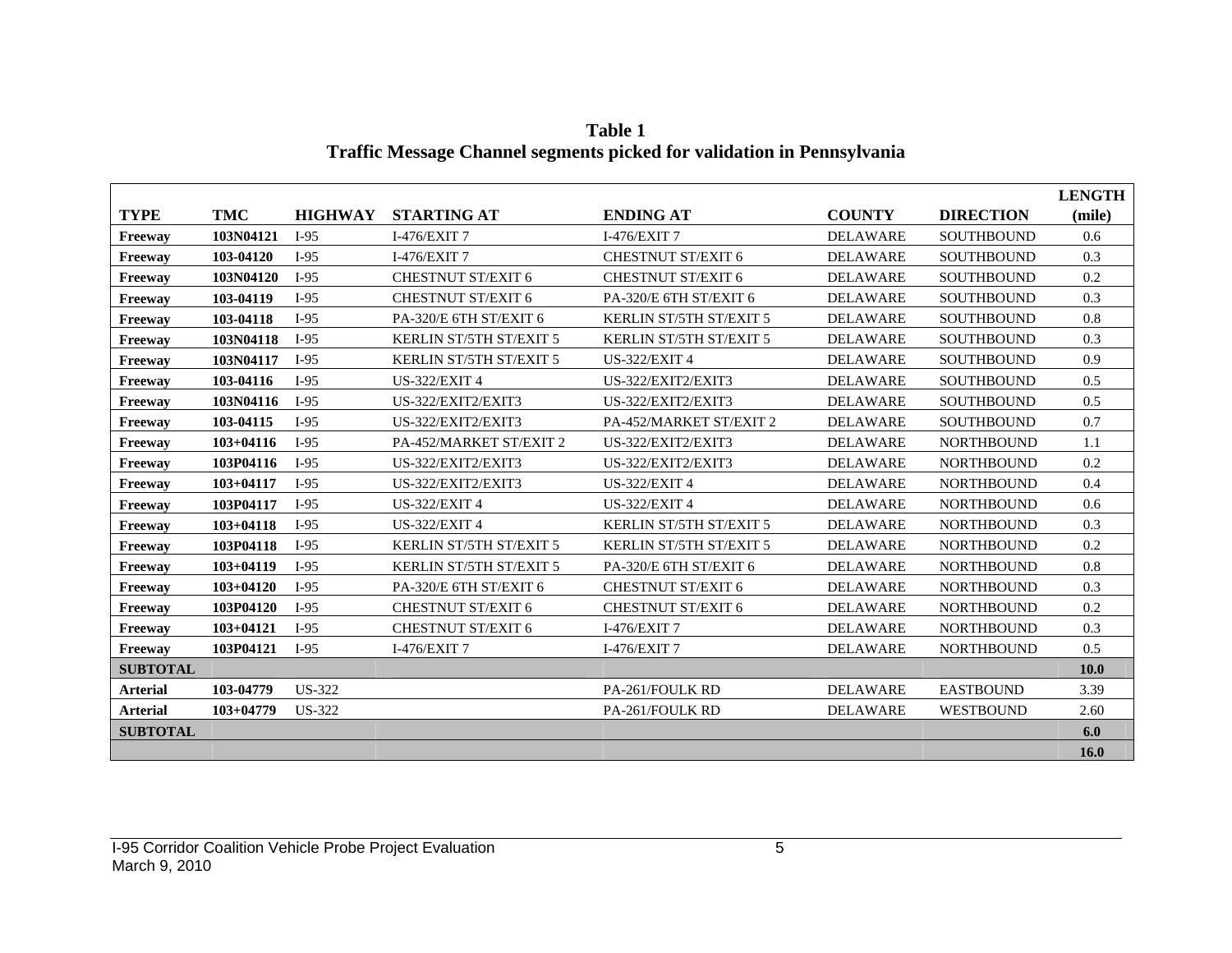#### **Table 2**

#### **TMC segment lengths and distances between sensor deployment locations in the state of Pennsylvania**

| <b>SEGMENT</b>  |               |           |                | <b>STANDARD TMC</b> |              |        |           |              | <b>SENSOR DEPLOYMENT</b> |                |        | <b>ERROR IN</b>                 |
|-----------------|---------------|-----------|----------------|---------------------|--------------|--------|-----------|--------------|--------------------------|----------------|--------|---------------------------------|
| <b>TYPE</b>     | <b>TMC</b>    |           | Endpoint $(1)$ |                     | Endpoint (2) | Length |           | Endpoint (1) |                          | Endpoint $(2)$ | Length | <b>SEGMENT</b><br><b>LENGTH</b> |
|                 |               | Lat       | Long           | Lat                 | Long         | (mile) | Lat       | Long         | Lat                      | Long           | (mile) | (%)                             |
| Freeway         | 103N04121     | 39.868051 | -75.338915     | 39.864781           | -75.347786   | 0.55   | 39.868062 | -75.337870   | 39.864848                | -75.347990     | 0.61   | 10.6%                           |
| Freeway         | 103-04120     | 39.864781 | -75.347786     | 39.861179           | -75.352166   | 0.34   | 39.864848 | -75.347990   |                          |                |        |                                 |
| Freeway         | 103N04120     | 39.861179 | -75.352166     | 39.859228           | -75.355579   | 0.23   |           |              | 39.859668                | $-75.355155$   |        |                                 |
| Freeway         | 103-04119     | 39.859228 | -75.355579     | 39.857120           | -75.360794   | 0.31   | 39.859668 | $-75.355155$ |                          |                |        |                                 |
| Freeway         | 103-04118     | 39.857120 | -75.360794     | 39.851864           | -75.373863   | 0.78   |           |              | 39.852477                | -75.372277     |        |                                 |
| Freeway         | 103N04118     | 39.851864 | -75.373863     | 39.849905           | -75.378848   | 0.30   | 39.852477 | -75.372277   | 39.849000                | -75.381730     | 0.56   | 87.5%                           |
| Freeway         | 103N04117     | 39.849905 | -75.378848     | 39.844786           | -75.393636   | 0.86   | 39.849000 | -75.381730   | 39.845178                | -75.392970     | 0.65   | $-24.2%$                        |
| Freeway         | 103-04116     | 39.844786 | -75.393636     | 39.841797           | $-75.401290$ | 0.46   | 39.845178 | -75.392970   | 39.841935                | $-75.401010$   | 0.48   | 6.1%                            |
| Freeway         | 103N04116     | 39.841797 | $-75.401290$   | 39.839669           | -75.409225   | 0.46   | 39.841935 | $-75.401010$ |                          |                |        |                                 |
| Freeway         | 103-04115     | 39.839669 | -75.409225     | 39.835391           | $-75.421295$ | 0.71   |           |              | 39.835333                | $-75.421662$   |        |                                 |
| Freeway         | $103+04116$   | 39.834636 | $-75.422400$   | 39.841053           | $-75.402948$ | 1.12   | 39.834380 | $-75.422602$ | 39.840827                | -75.403337     | 1.12   | $-0.5%$                         |
| Freeway         | 103P04116     | 39.841053 | $-75.402948$   | 39.841942           | $-75.400278$ | 0.15   | 39.840827 | -75.403337   |                          |                |        |                                 |
| Freeway         | $103 + 04117$ | 39.841942 | $-75.400278$   | 39.844808           | -75.393211   | 0.42   |           |              | 39.844392                | -75.393975     |        |                                 |
| Freeway         | 103P04117     | 39.844808 | -75.393211     | 39.848497           | -75.382687   | 0.61   | 39.844392 | -75.393975   | 39.848443                | -75.382517     | 0.67   | 9.2%                            |
| Freeway         | $103 + 04118$ | 39.848497 | -75.382687     | 39.850420           | $-75.377158$ | 0.32   | 39.848443 | $-75.382517$ |                          |                |        |                                 |
| Freeway         | 103P04118     | 39.850420 | -75.377158     | 39.851763           | -75.373797   | 0.20   |           |              |                          |                |        |                                 |
| Freeway         | $103 + 04119$ | 39.851763 | -75.373797     | 39.857005           | -75.360766   | 0.78   |           |              | 39.857383                | -75.359763     |        |                                 |
| Freeway         | $103 + 04120$ | 39.857005 | -75.360766     | 39.859126           | $-75.355512$ | 0.31   | 39.857383 | -75.359763   |                          |                |        |                                 |
| Freeway         | 103P04120     | 39.859126 | -75.355512     | 39.861177           | $-75.351945$ | 0.24   |           |              | 39.860357                | -75.353047     |        |                                 |
| Freeway         | $103+04121$   | 39.861177 | $-75.351945$   | 39.864686           | -75.347692   | 0.33   | 39.860357 | -75.353047   |                          |                |        |                                 |
| Freeway         | 103P04121     | 39.864686 | -75.347692     | 39.867856           | -75.339340   | 0.52   |           |              | 39.867018                | -75.335530     |        |                                 |
| <b>SUBTOTAL</b> |               |           |                |                     |              | 10.02  |           |              |                          |                |        |                                 |
| <b>Arterial</b> | 103-04779     | 39.885220 | -75.527870     | 39.857382           | -75.475209   | 3.39   | 39.885150 | -75.528087   | 39.857725                | -75.475183     | 3.39   | $-0.1%$                         |
| <b>Arterial</b> | $103 + 04779$ | 39.846441 | $-75.427481$   | 39.857033           | $-75.474180$ | 2.60   | 39.846505 | $-75.427718$ | 39.856752                | -75.473608     | 2.55   | $-1.8%$                         |
| <b>SUBTOTAL</b> |               |           |                |                     |              | 5.99   |           |              |                          |                |        |                                 |
|                 |               |           |                |                     |              | 16.01  |           |              |                          |                |        |                                 |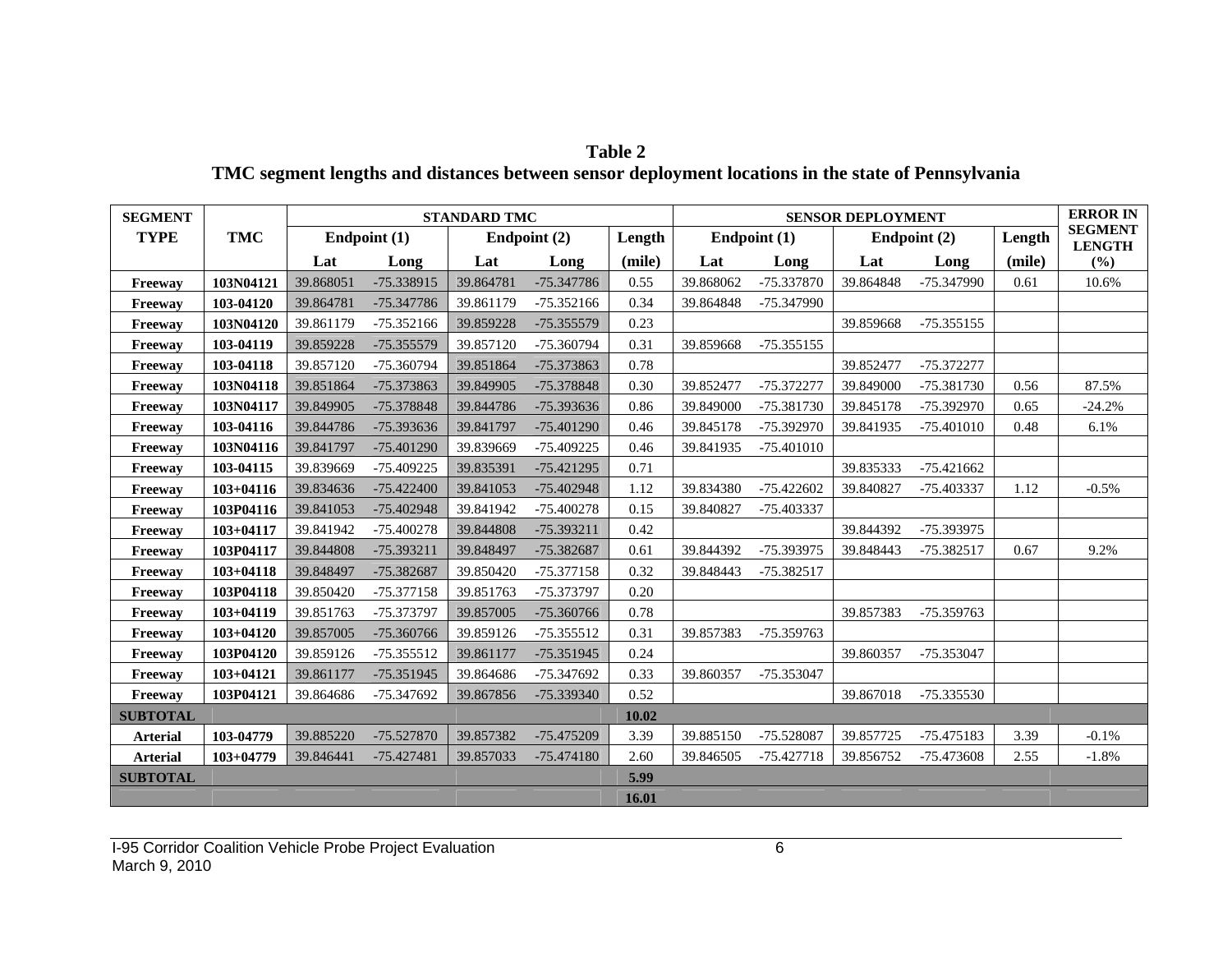| Table 3                                                 |
|---------------------------------------------------------|
| Path segments identified for validation in Pennsylvania |

|                 |                                     |               | <b>STANDARD SEGMENTS INCLUDED</b> |               |           |                      |                              |                 | <b>LENGTH (MILE)</b> |                     |
|-----------------|-------------------------------------|---------------|-----------------------------------|---------------|-----------|----------------------|------------------------------|-----------------|----------------------|---------------------|
| <b>Type</b>     | <b>Validation</b><br><b>Segment</b> |               | TMC(2)                            | TMC(3)        | TMC(4)    | <b>STARTING AT</b>   | <b>ENDING AT</b>             | <b>Standard</b> |                      | <b>Error</b><br>(%) |
|                 |                                     | TMC(1)        |                                   |               |           |                      |                              |                 | <b>Deployment</b>    |                     |
| Freeway         | PA01-0001                           | 103N04121     | 103-04120                         | 103N04120     |           | $I-476/EXIT7$        | <b>CHESTNUT</b><br>ST/EXIT 6 | 1.12            | 1.14                 | 1.64%               |
|                 |                                     |               |                                   |               |           | <b>CHESTNUT</b>      | <b>KERLIN ST/5TH</b>         |                 |                      |                     |
| Freeway         | PA01-0002                           | 103-04119     | 103-04118                         | 103N04118     |           | ST/EXIT 6            | ST/EXIT 5                    | 1.39            | 1.59                 | 14.27%              |
|                 |                                     |               |                                   |               |           | <b>KERLIN ST/5TH</b> | US-                          |                 |                      |                     |
| Freeway         | PA01-0003                           | 103N04117     | 103-04116                         |               |           | ST/EXIT 5            | 322/EXIT2/EXIT3              | 1.32            | 1.14                 | $-13.49%$           |
|                 |                                     |               |                                   |               |           | US-                  | PA-452/MARKET                |                 |                      |                     |
| Freeway         | <b>PA01-0004</b>                    | 103N04116     | 103-04115                         |               |           | 322/EXIT2/EXIT3      | ST/EXIT <sub>2</sub>         | 1.16            | 1.20                 | 3.14%               |
|                 |                                     |               |                                   |               |           | PA-452/MARKET        | US-                          |                 |                      |                     |
| Freeway         | $103 + 04116$                       | $103 + 04116$ |                                   |               |           | ST/EXIT 2            | 322/EXIT2/EXIT3              | 1.12            | 1.12                 | $-0.24%$            |
|                 |                                     |               |                                   |               |           | US-                  |                              |                 |                      |                     |
| Freeway         | PA01-0005                           | 103P04116     | $103+04117$                       | 103P04117     |           | 322/EXIT2/EXIT3      | <b>US-322/EXIT 4</b>         | 1.19            | 1.22                 | 2.26%               |
|                 |                                     |               |                                   |               |           |                      | PA-320/E 6TH                 |                 |                      |                     |
| Freeway         | PA01-0006                           | $103 + 04118$ | 103P04118                         | $103 + 04119$ |           | <b>US-322/EXIT 4</b> | ST/EXIT 6                    | 1.30            | 1.36                 | 4.38%               |
|                 |                                     |               |                                   |               |           | PA-320/E 6TH         |                              |                 |                      |                     |
| <b>Freeway</b>  | PA01-0007                           | $103+04120$   | 103P04120                         | $103+04121$   | 103P04121 | ST/EXIT 6            | I-476/EXIT 7                 | 1.40            | 1.56                 | 11.11%              |
| <b>SUBTOTAL</b> |                                     |               |                                   |               |           |                      |                              | 10.02           | 10.33                | 3.13%               |
| <b>Arterial</b> | 103-04779                           | 103-04779     |                                   |               |           |                      | PA-261/FOULK RD              | 3.39            | 3.39                 | $-0.03%$            |
| <b>Arterial</b> | $103+04779$                         | 103+04779     |                                   |               |           |                      | PA-261/FOULK RD              | 2.60            | 2.55                 | $-1.87%$            |
| <b>SUBTOTAL</b> |                                     |               |                                   |               |           |                      |                              | 5.99            | 5.94                 | $-0.83%$            |
| <b>TOTAL</b>    |                                     |               |                                   |               |           |                      |                              | 16.01           | 16.27                | $1.64\%$            |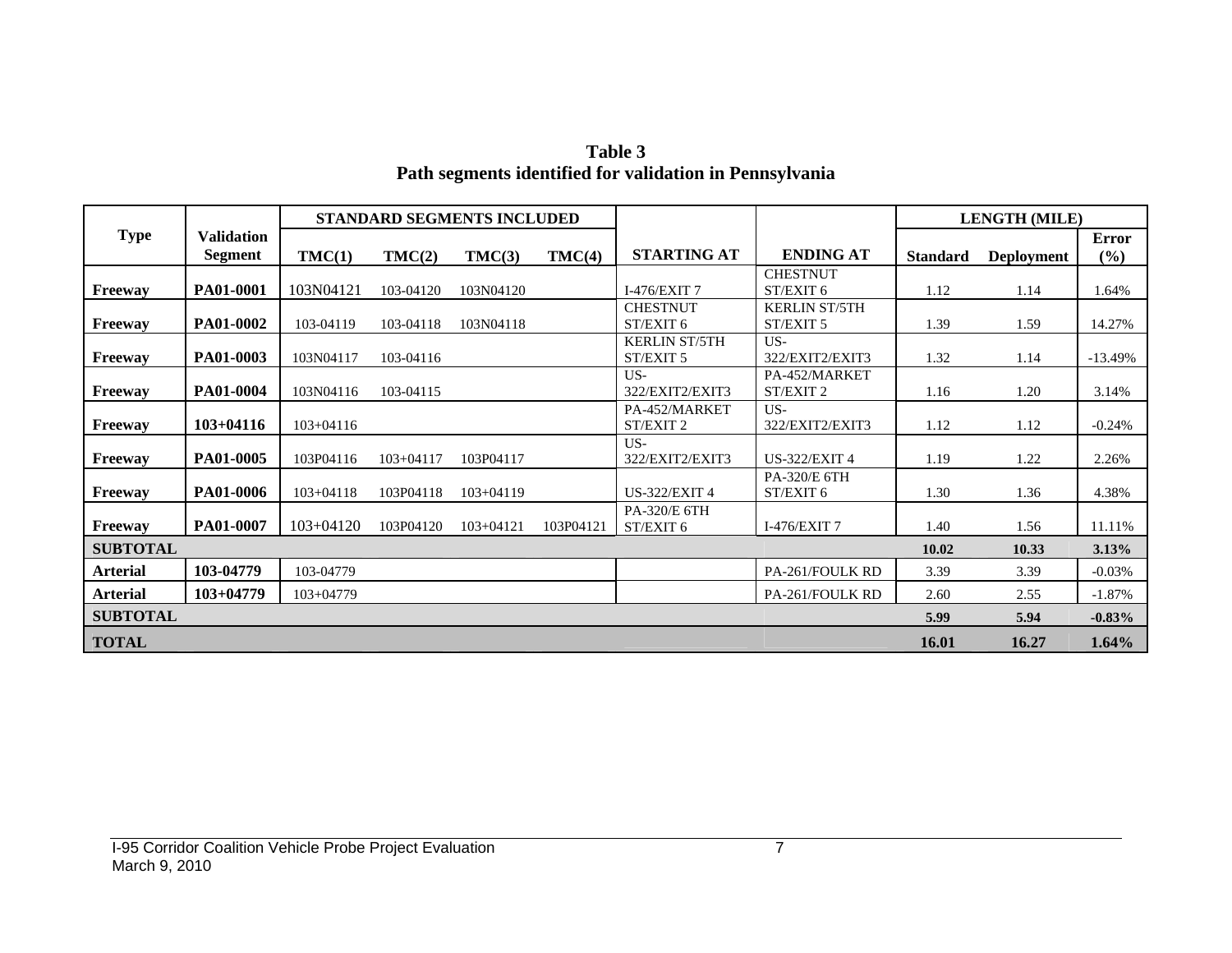#### **Table 4 Data quality measures for freeway segments greater than one mile in Pennsylvania**

|                            | <b>Data Quality Measures for</b>                                                     |              |                                      |                                                     |                |
|----------------------------|--------------------------------------------------------------------------------------|--------------|--------------------------------------|-----------------------------------------------------|----------------|
|                            |                                                                                      | 1.96 SE Band | <b>Mean</b>                          |                                                     |                |
| <b>SPEED</b><br><b>BIN</b> | Average<br><b>Absolute</b><br><b>Speed</b><br>Error<br><b>Speed</b><br>Error<br>Bias |              | <b>Speed</b><br>Error<br><b>Bias</b> | Average<br><b>Absolute</b><br><b>Speed</b><br>Error | No. of<br>Obs. |
| $0 - 30$                   | 2.5                                                                                  | 6.5          | 2.5                                  | 7.7                                                 | 300            |
| $30 - 45$                  | 1.1                                                                                  | 7.0          | 1.4                                  | 8.6                                                 | 414            |
| 45-60                      | $-0.3$                                                                               | 2.3          |                                      | 4.3                                                 | 4576           |
| $60+$                      | $-3.2$                                                                               | 3.3          | $-5.5$                               | 5.9                                                 | 14576          |

#### **Table 5**

**Percent observations meeting data quality criteria for freeway segments greater than one mile in Pennsylvania** 

|                            |                                                                                                        |              | <b>Data Quality Measures for</b>   |                                              |                |
|----------------------------|--------------------------------------------------------------------------------------------------------|--------------|------------------------------------|----------------------------------------------|----------------|
|                            |                                                                                                        | 1.96 SE Band | Mean                               |                                              |                |
| <b>SPEED</b><br><b>BIN</b> | Percentage<br>falling<br>Percentage<br>within 5<br>falling<br>inside the<br>mph of the<br>band<br>band |              | Percentage<br>equal to the<br>mean | Percentage<br>within 5<br>mph of the<br>mean | No. of<br>Obs. |
| $0 - 30$                   | 11%                                                                                                    | 53%          | 0%                                 | 46%                                          | 300            |
| $30 - 45$                  | 13%                                                                                                    | 51%          | 0%                                 | 39%                                          | 414            |
| 45-60                      | 40%                                                                                                    | 85%          |                                    | 69%                                          | 4576           |
| $60+$                      | 29%                                                                                                    | 73%          | 0%                                 | 47%                                          | 14576          |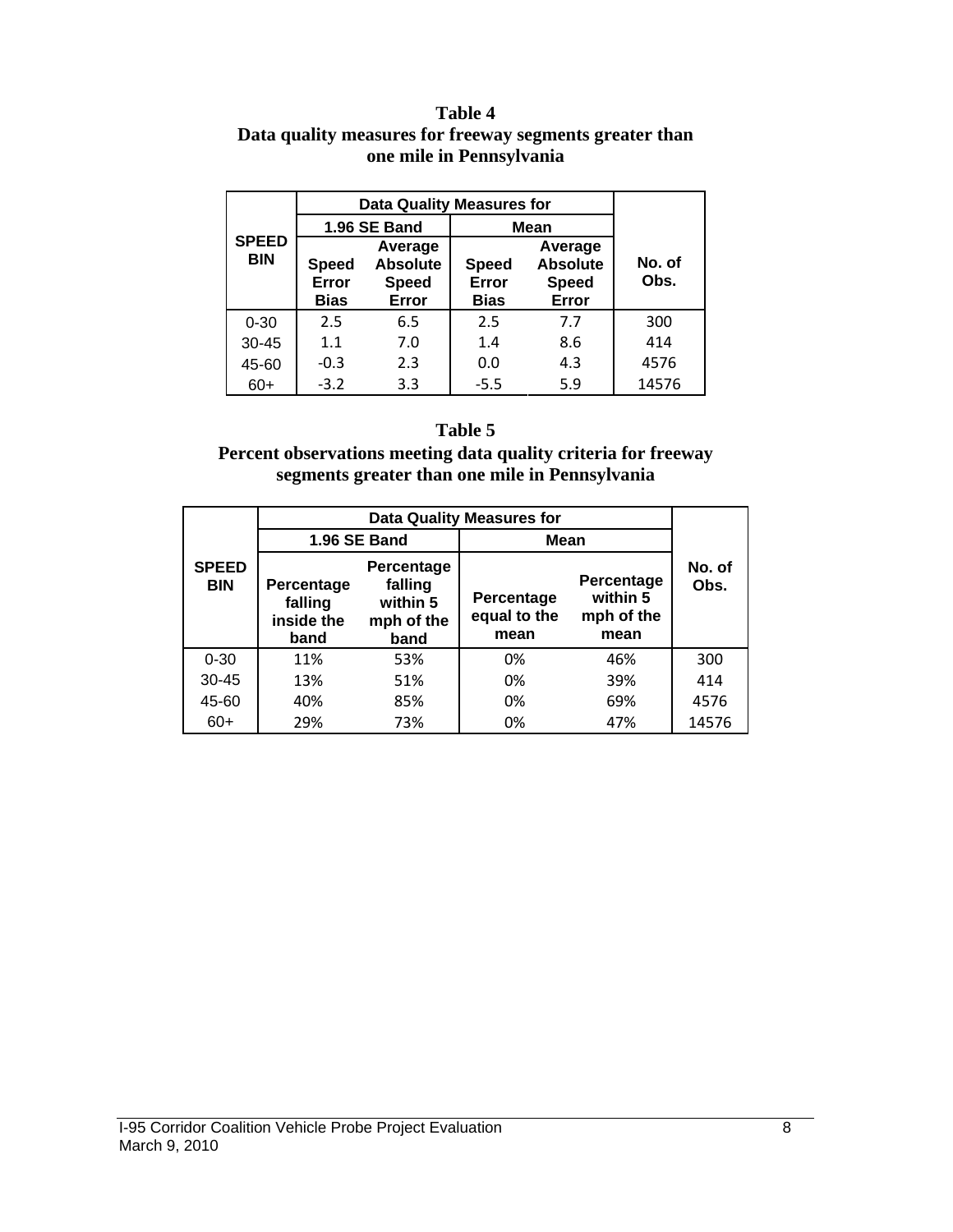**Table 6 Data quality measures for individual freeway validation segments greater than one mile in the state of Pennsylvania** 

|               |                                      |                              |                            |                                             | <b>Data Quality Measures for</b>                    |                                             |                                                     |                |
|---------------|--------------------------------------|------------------------------|----------------------------|---------------------------------------------|-----------------------------------------------------|---------------------------------------------|-----------------------------------------------------|----------------|
|               |                                      |                              |                            |                                             | <b>1.96 SE Band</b>                                 |                                             | Mean                                                |                |
| <b>TMC</b>    | <b>Standard</b><br><b>TMC</b> length | <b>Bluetooth</b><br>distance | <b>SPEED</b><br><b>BIN</b> | <b>Speed</b><br><b>Error</b><br><b>Bias</b> | Average<br><b>Absolute</b><br><b>Speed</b><br>Error | <b>Speed</b><br><b>Error</b><br><b>Bias</b> | Average<br><b>Absolute</b><br><b>Speed</b><br>Error | No. of<br>Obs. |
|               |                                      |                              | $0 - 30$                   | 0.4                                         | 5.4                                                 | 0.0                                         | 6.5                                                 | 74             |
| $103 + 04116$ | 1.12                                 | 1.12                         | 30-45                      | 1.3                                         | 9.2                                                 | 1.1                                         | 11.3                                                | 35             |
|               |                                      |                              | $45 - 60$                  | $-2.5$                                      | 4.3                                                 | $-2.5$                                      | 6.6                                                 | 173            |
|               |                                      |                              | $60+$                      | $-3.6$                                      | 3.8                                                 | $-6.1$                                      | 6.6                                                 | 1921           |
|               |                                      |                              | $0 - 30$                   | 2.2                                         | 5.9                                                 | 2.3                                         | 6.9                                                 | 133            |
| PA01-0001     | 1.12                                 | 1.14                         | 30-45                      | 3.9                                         | 7.1                                                 | 4.4                                         | 8.6                                                 | 144            |
|               |                                      |                              | 45-60                      | $-0.3$                                      | 1.8                                                 | $-0.2$                                      | 3.7                                                 | 1244           |
|               |                                      |                              | $60+$                      | $-1.7$                                      | 2.1                                                 | $-3.5$                                      | 4.5                                                 | 910            |
|               |                                      |                              | $0 - 30$                   | 1.4                                         | 4.7                                                 | 1.2                                         | 5.5                                                 | $10*$          |
| PA01-0002     | 1.39                                 | 1.59                         | 30-45                      | $-2.3$                                      | 4.6                                                 | $-2.5$                                      | 5.3                                                 | 116            |
|               |                                      |                              | 45-60                      | $-1.7$                                      | 3.1                                                 | $-1.8$                                      | 4.7                                                 | 291            |
|               |                                      |                              | $60+$                      | $-3.8$                                      | 3.9                                                 | $-6.1$                                      | 6.3                                                 | 2207           |
|               |                                      |                              | $0 - 30$                   | 2.3                                         | 7.6                                                 | 2.1                                         | 8.7                                                 | $20*$          |
|               | 1.32                                 | 1.14                         | 30-45                      | 3.1                                         | 8.6                                                 | 4.3                                         | 10.5                                                | $27*$          |
| PA01-0003     |                                      |                              | 45-60                      | $-1.7$                                      | 2.5                                                 | $-2.1$                                      | 4.4                                                 | 398            |
|               |                                      |                              | $60+$                      | $-3.3$                                      | 3.4                                                 | $-5.7$                                      | $6.0\,$                                             | 2280           |
|               | 1.16                                 | 1.20                         | $0 - 30$                   | 17.1                                        | 22.0                                                | 18.8                                        | 25.8                                                | $4*$           |
| PA01-0004     |                                      |                              | 30-45                      | 4.9                                         | 15.7                                                | 6.0                                         | 19.7                                                | $15*$          |
|               |                                      |                              | 45-60                      | 1.2                                         | 2.2                                                 | 2.4                                         | 4.2                                                 | 1561           |
|               |                                      |                              | $60+$                      | $-0.6$                                      | $1.0\,$                                             | $-1.4$                                      | 3.0                                                 | 840            |
|               |                                      |                              | $0 - 30$                   | 5.6                                         | 9.1                                                 | 6.1                                         | 10.6                                                | 45             |
| PA01-0005     | 1.19                                 | 1.22                         | 30-45                      | $-1.2$                                      | 7.0                                                 | $-1.5$                                      | 8.6                                                 | 41             |
|               |                                      |                              | $45 - 60$                  | $-1.8$                                      | 3.1                                                 | $-2.1$                                      | 4.8                                                 | 473            |
|               |                                      |                              | $60+$                      | $-3.5$                                      | 3.6                                                 | $-6.0$                                      | 6.4                                                 | 2116           |
|               |                                      |                              | $0 - 30$                   | 3.5                                         | 7.6                                                 | 3.7                                         | 8.9                                                 | $7*$           |
| PA01-0006     | 1.30                                 | 1.36                         | 30-45                      | 0.9                                         | 7.7                                                 | 0.9                                         | 9.2                                                 | $27*$          |
|               |                                      |                              | 45-60                      | $-1.1$                                      | 2.1                                                 | $-1.0$                                      | 3.9                                                 | 152            |
|               |                                      |                              | $60+$                      | $-2.9$                                      | 3.0                                                 | $-5.1$                                      | 5.4                                                 | 2215           |
|               |                                      |                              | $0 - 30$                   | 2.7                                         | 4.3                                                 | 2.9                                         | 5.0                                                 | $7*$           |
| PA01-0007     | 1.40                                 | 1.56                         | $30 - 45$                  | $-2.4$                                      | 6.6                                                 | 2.2                                         | 12.8                                                | 9*             |
|               |                                      |                              | 45-60                      | $-1.3$                                      | 1.9                                                 | $-1.6$                                      | 3.9                                                 | 284            |
|               |                                      |                              | $60+$                      | $-3.6$                                      | 3.7                                                 | $-6.7$                                      | 6.8                                                 | 2087           |

\*Results in the specified row may not be reliable due to small number of observations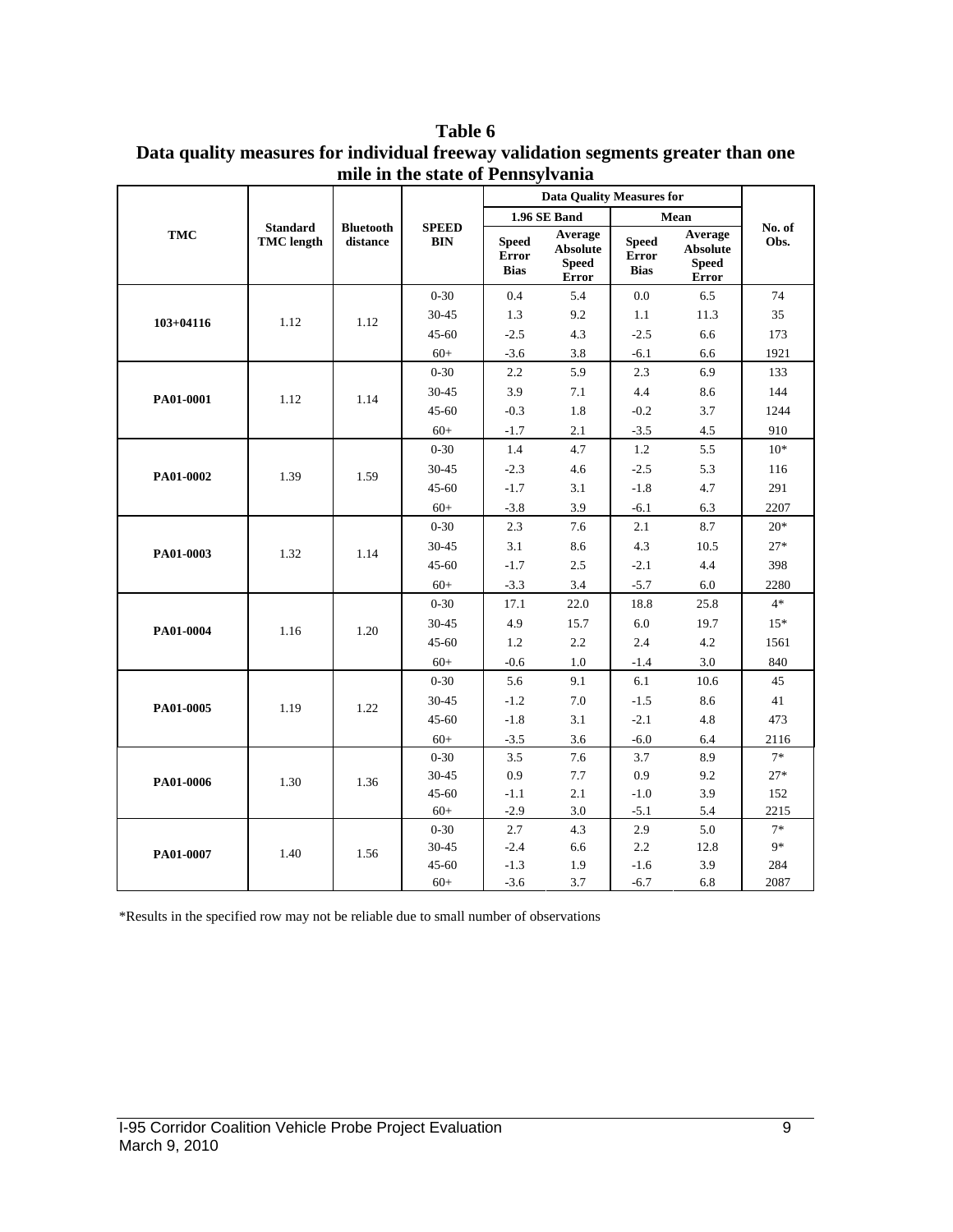|               |                  |                                         |                                                   |                                                       | <b>Data Quality Measures for</b>                                                     |                                |                                          |                                          |                                                      |        |
|---------------|------------------|-----------------------------------------|---------------------------------------------------|-------------------------------------------------------|--------------------------------------------------------------------------------------|--------------------------------|------------------------------------------|------------------------------------------|------------------------------------------------------|--------|
|               |                  |                                         |                                                   | 1.96 SE Band                                          |                                                                                      |                                |                                          | Mean                                     |                                                      |        |
|               |                  |                                         | <b>Speed Error Bias</b>                           |                                                       | <b>Average Absolute</b><br><b>Speed Error</b>                                        |                                | <b>Speed Error Bias</b>                  |                                          | <b>Average Absolute</b><br><b>Speed Error</b>        | No. of |
| <b>TMC</b>    | <b>SPEED BIN</b> | No.<br>falling<br>inside<br>the<br>band | $\frac{0}{0}$<br>falling<br>inside<br>the<br>band | No.<br>falling<br>within<br>$5$ mph<br>of the<br>band | $\mathbf{0}_{\mathbf{0}}^{\prime}$<br>falling<br>within<br>$5$ mph<br>of the<br>band | No.<br>equal<br>to the<br>mean | $\frac{0}{0}$<br>equal<br>to the<br>mean | No.<br>within<br>5 mph<br>of the<br>mean | $\frac{0}{0}$<br>within<br>$5$ mph<br>of the<br>mean | Obs.   |
|               | $0 - 30$         | 5                                       | 7%                                                | 42                                                    | 57%                                                                                  | $\mathbf{0}$                   | 0%                                       | 39                                       | 53%                                                  | 74     |
| $103 + 04116$ | $30 - 45$        | $\overline{4}$                          | 11%                                               | 15                                                    | 43%                                                                                  | $\boldsymbol{0}$               | 0%                                       | 10                                       | 29%                                                  | 35     |
|               | $45 - 60$        | 67                                      | 39%                                               | 123                                                   | 71%                                                                                  | $\boldsymbol{0}$               | 0%                                       | 104                                      | 60%                                                  | 173    |
|               | $60+$            | 621                                     | 32%                                               | 1358                                                  | 71%                                                                                  | $\overline{c}$                 | 0%                                       | 859                                      | 45%                                                  | 1921   |
|               | $0 - 30$         | 17                                      | 13%                                               | 71                                                    | 53%                                                                                  | $\overline{0}$                 | 0%                                       | 62                                       | 47%                                                  | 133    |
| PA01-0001     | $30 - 45$        | 22                                      | 15%                                               | 75                                                    | 52%                                                                                  | $\overline{0}$                 | 0%                                       | 58                                       | 40%                                                  | 144    |
|               | $45 - 60$        | 602                                     | 48%                                               | 1118                                                  | 90%                                                                                  | $\mathbf{1}$                   | 0%                                       | 922                                      | 74%                                                  | 1244   |
|               | $60+$            | 378                                     | 42%                                               | 779                                                   | 86%                                                                                  | $\overline{0}$                 | 0%                                       | 582                                      | 64%                                                  | 910    |
|               | $0 - 30$         | $\mathbf{1}$                            | 10%                                               | $\overline{7}$                                        | 70%                                                                                  | $\overline{0}$                 | 0%                                       | $\tau$                                   | 70%                                                  | $10*$  |
| PA01-0002     | 30-45            | 19                                      | 16%                                               | 74                                                    | 64%                                                                                  | $\boldsymbol{0}$               | 0%                                       | 62                                       | 53%                                                  | 116    |
|               | $45 - 60$        | 86                                      | 30%                                               | 217                                                   | 75%                                                                                  | $\boldsymbol{0}$               | 0%                                       | 178                                      | 61%                                                  | 291    |
|               | $60+$            | 491                                     | 22%                                               | 1476                                                  | 67%                                                                                  | $\overline{0}$                 | 0%                                       | 946                                      | 43%                                                  | 2207   |
|               | $0 - 30$         | $\overline{0}$                          | 0%                                                | 12                                                    | 60%                                                                                  | $\overline{0}$                 | 0%                                       | $\tau$                                   | 35%                                                  | $20*$  |
| PA01-0003     | $30 - 45$        | 5                                       | 19%                                               | 12                                                    | 44%                                                                                  | $\boldsymbol{0}$               | 0%                                       | 11                                       | 41%                                                  | $27*$  |
|               | $45 - 60$        | 150                                     | 38%                                               | 319                                                   | 80%                                                                                  | $\boldsymbol{0}$               | 0%                                       | 259                                      | 65%                                                  | 398    |
|               | $60+$            | 593                                     | 26%                                               | 1634                                                  | 72%                                                                                  | $\Omega$                       | 0%                                       | 1016                                     | 45%                                                  | 2280   |
|               | $0 - 30$         | $\Omega$                                | 0%                                                | $\overline{0}$                                        | 0%                                                                                   | $\overline{0}$                 | 0%                                       | $\theta$                                 | 0%                                                   | $4*$   |
| PA01-0004     | $30 - 45$        | $\overline{0}$                          | 0%                                                | $\overline{c}$                                        | 13%                                                                                  | $\overline{0}$                 | 0%                                       | $\mathbf{1}$                             | 7%                                                   | $15*$  |
|               | $45 - 60$        | 590                                     | 38%                                               | 1359                                                  | 87%                                                                                  | $\overline{4}$                 | 0%                                       | 1061                                     | 68%                                                  | 1561   |
|               | $60+$            | 479                                     | 57%                                               | 802                                                   | 95%                                                                                  | $\mathbf{1}$                   | 0%                                       | 687                                      | 82%                                                  | 840    |
|               | $0 - 30$         | 6                                       | 13%                                               | 20                                                    | 44%                                                                                  | $\overline{0}$                 | 0%                                       | 17                                       | 38%                                                  | 45     |
| PA01-0005     | $30 - 45$        | $\mathbf{1}$                            | 2%                                                | 18                                                    | 44%                                                                                  | $\overline{0}$                 | 0%                                       | 11                                       | 27%                                                  | 41     |
|               | $45 - 60$        | 152                                     | 32%                                               | 371                                                   | 78%                                                                                  | $\overline{0}$                 | 0%                                       | 318                                      | 67%                                                  | 473    |
|               | $60+$            | 565                                     | 27%                                               | 1487                                                  | 70%                                                                                  | 6                              | 0%                                       | 891                                      | 42%                                                  | 2116   |
|               | $0 - 30$         | $\overline{c}$                          | 29%                                               | $\overline{4}$                                        | 57%                                                                                  | $\overline{0}$                 | 0%                                       | 3                                        | 43%                                                  | $7*$   |
| PA01-0006     | 30-45            | $\mathbf{1}$                            | 4%                                                | 12                                                    | 44%                                                                                  | $\boldsymbol{0}$               | 0%                                       | 9                                        | 33%                                                  | $27*$  |
|               | $45 - 60$        | 49                                      | 32%                                               | 133                                                   | 88%                                                                                  | $\overline{0}$                 | 0%                                       | 114                                      | 75%                                                  | 152    |
|               | $60+$            | 642                                     | 29%                                               | 1692                                                  | 76%                                                                                  | $\overline{c}$                 | 0%                                       | 1133                                     | 51%                                                  | 2215   |
|               | $0 - 30$         | $\mathbf{1}$                            | 14%                                               | $\overline{4}$                                        | 57%                                                                                  | $\boldsymbol{0}$               | 0%                                       | $\overline{4}$                           | 57%                                                  | $7*$   |
| PA01-0007     | 30-45            | $\mathbf{1}$                            | 11%                                               | 3                                                     | 33%                                                                                  | $\boldsymbol{0}$               | 0%                                       | $\boldsymbol{0}$                         | 0%                                                   | $9*$   |
|               | $45 - 60$        | 118                                     | 42%                                               | 249                                                   | 88%                                                                                  | $\boldsymbol{0}$               | 0%                                       | 200                                      | 70%                                                  | 284    |
|               | $60+$            | 495                                     | 24%                                               | 1429                                                  | 68%                                                                                  | $\overline{0}$                 | 0%                                       | 758                                      | 36%                                                  | 2087   |

#### **Table 7 Observations meeting data quality criteria for individual freeway validation segments greater than one mile in the state of Pennsylvania**

\*Results in the specified row may not be reliable due to small number of observations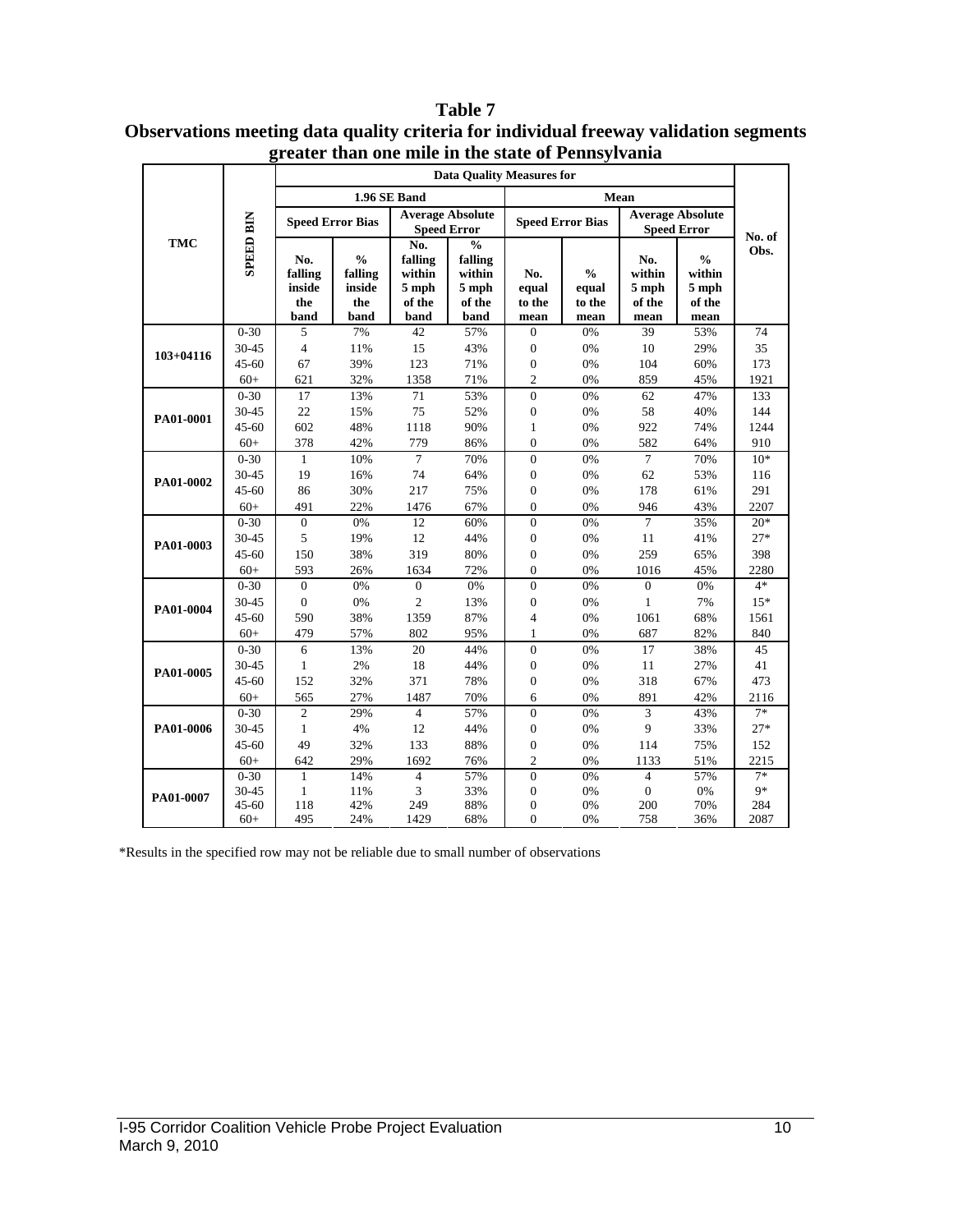

**Figure 2 Speed error bias for freeway segments greater than one mile in Pennsylvania** 



**Figure 3 Average absolute speed error for freeway segments greater than one mile in Pennsylvania**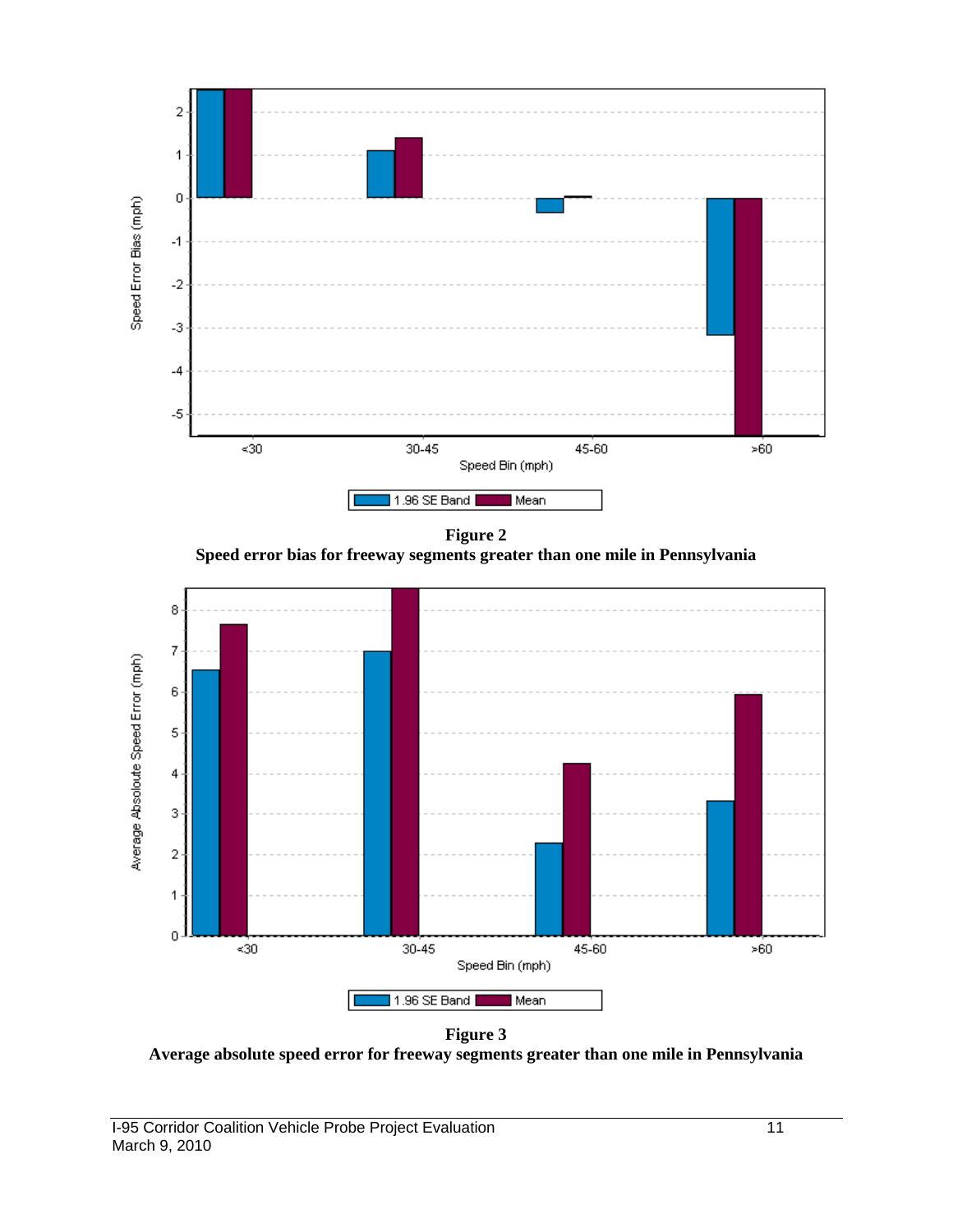## *Analysis of Results for Arterials*

Table 8 summarizes the data quality measures obtained as a result of comparison between Bluetooth and all reported INRIX speeds on two arterial segments considered in this round of validations. In all speed bins above 30mph, INRIX data meets the data quality measures set forth in the contract when errors are measured as a distance from the 1.96 times the standard error band. In the speed bin below 30mph, INRIX data quality marginally fails to pass validation requirements solely on the basis of speed error bias measure. In addition, as the posted speed limit is less than 60 mph, no observations would be made in the 60+ mph bin.

Table 9 shows the percentage of the time intervals that fall within 5 mph of the SEM band and the mean for each speed bin for all arterial segments in Pennsylvania. Tables 10 and 11 present detailed data for individual arterial segments in Pennsylvania in similar format as Tables 8 and 9, respectively. Note that for some segments and in some speed bins the comparison results may not be reliable due to small number of observations.

Figures 4 and 5 show the overall speed error biases for different speed bins, and the average absolute speed errors for all considered arterial segments in Pennsylvania, respectively. These figures correspond to Table 8.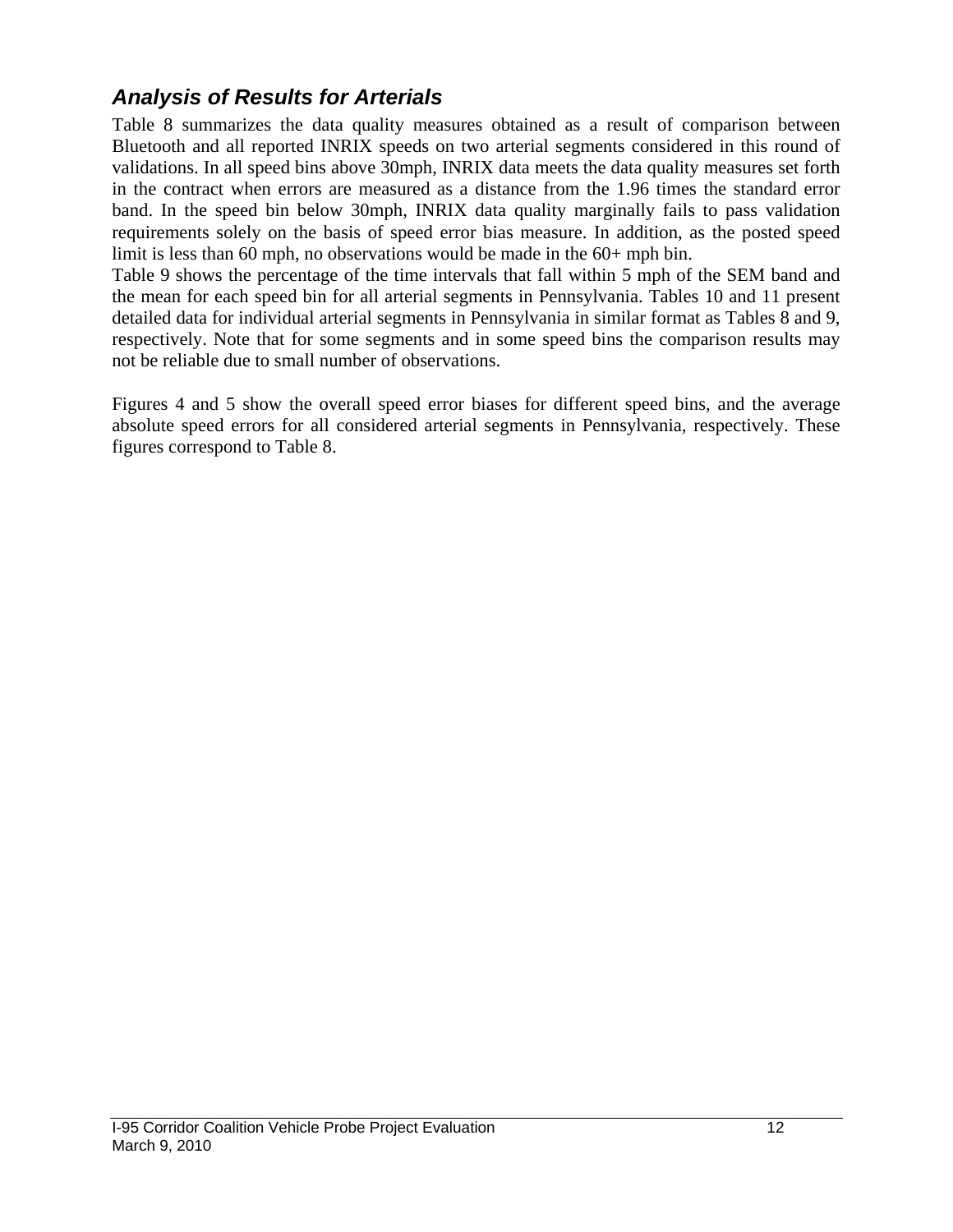#### **Table 8 Data quality measures for arterial segments greater than one mile in Pennsylvania**

|                            |                                                                                             | <b>Data Quality Measures for</b> |                                      |                                                     |                |
|----------------------------|---------------------------------------------------------------------------------------------|----------------------------------|--------------------------------------|-----------------------------------------------------|----------------|
|                            |                                                                                             | 1.96 SE Band                     | Mean                                 |                                                     |                |
| <b>SPEED</b><br><b>BIN</b> | Average<br><b>Absolute</b><br><b>Speed</b><br>Error<br><b>Speed</b><br>Error<br><b>Bias</b> |                                  | <b>Speed</b><br>Error<br><b>Bias</b> | Average<br><b>Absolute</b><br><b>Speed</b><br>Error | No. of<br>Obs. |
| $0 - 30$                   | 6.8                                                                                         | 8.5                              | 9.6                                  | 12.0                                                | 714            |
| 30-45                      | 0.1                                                                                         | 3.8                              | 0.4                                  | 6.2                                                 | 898            |
| 45-60                      | $-2.5$                                                                                      | 3.0                              |                                      | $-3.7$<br>5.1                                       |                |
| 60+                        |                                                                                             |                                  |                                      |                                                     |                |

#### **Table 9**

#### **Percent observations meeting data quality criteria for arterial segments greater than one mile in Pennsylvania**

|                            |                                                                                                        |              | <b>Data Quality Measures for</b>   |                                              |                |
|----------------------------|--------------------------------------------------------------------------------------------------------|--------------|------------------------------------|----------------------------------------------|----------------|
|                            |                                                                                                        | 1.96 SE Band | <b>Mean</b>                        |                                              |                |
| <b>SPEED</b><br><b>BIN</b> | Percentage<br>falling<br>Percentage<br>within 5<br>falling<br>inside the<br>mph of the<br>band<br>band |              | Percentage<br>equal to the<br>mean | Percentage<br>within 5<br>mph of the<br>mean | No. of<br>Obs. |
| $0 - 30$                   | 17%                                                                                                    | 46%          | 0%                                 | 26%                                          | 714            |
| $30 - 45$                  | 32%                                                                                                    | 71%          | 0%                                 | 51%                                          | 898            |
| 45-60                      | 38%<br>80%                                                                                             |              | 0%                                 | 64%                                          | 621            |
| $60+$                      |                                                                                                        |              |                                    |                                              |                |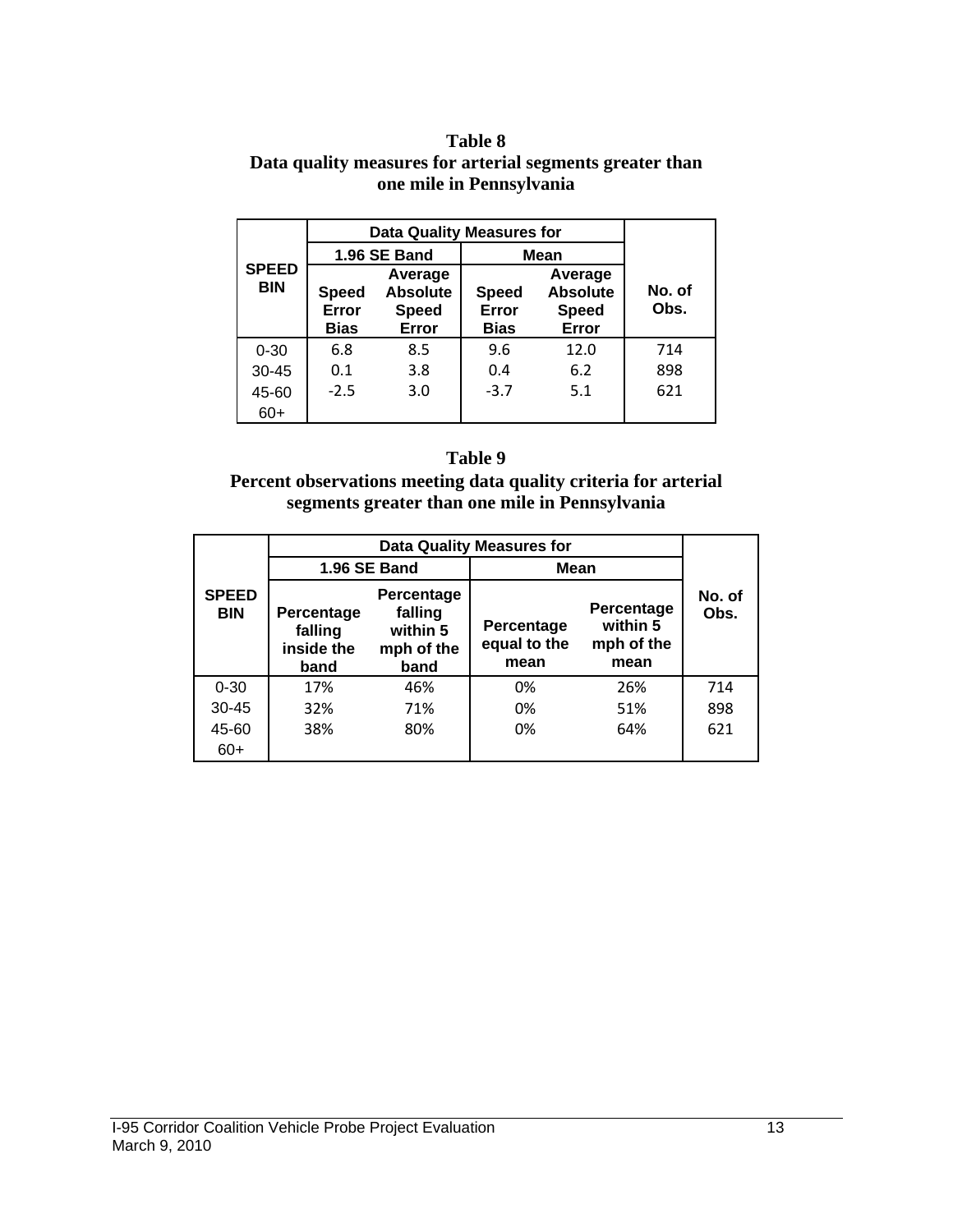#### **Table 10 Data quality measures for individual arterial validation segments greater than one mile in the state of Pennsylvania**

|             |                 |                              |              |                                      | <b>Data Quality Measures for</b>                           |                                      |                                                            |                |
|-------------|-----------------|------------------------------|--------------|--------------------------------------|------------------------------------------------------------|--------------------------------------|------------------------------------------------------------|----------------|
|             | <b>Standard</b> |                              | <b>SPEED</b> |                                      | 1.96 SE Band                                               |                                      | Mean                                                       |                |
| <b>TMC</b>  | TMC<br>length   | <b>Bluetooth</b><br>distance | <b>BIN</b>   | <b>Speed</b><br>Error<br><b>Bias</b> | Average<br><b>Absolute</b><br><b>Speed</b><br><b>Error</b> | <b>Speed</b><br>Error<br><b>Bias</b> | Average<br><b>Absolute</b><br><b>Speed</b><br><b>Error</b> | No. of<br>Obs. |
|             |                 |                              | $0 - 30$     | 6.8                                  | 8.6                                                        | 9.5                                  | 11.9                                                       | 702            |
| $103+04779$ | 2.60            | 2.55                         | $30 - 45$    | 0.3                                  | 4.0                                                        | 0.6                                  | 6.5                                                        | 607            |
|             |                 |                              | $45 - 60$    | $-3.1$                               | 3.8                                                        | $-5.8$                               | 6.9                                                        | 51             |
|             |                 |                              | $60+$        |                                      |                                                            |                                      |                                                            |                |
|             |                 |                              | $0 - 30$     | 2.4                                  | 2.4                                                        | 18.0                                 | 18.0                                                       | $12*$          |
| 103-04779   | 3.39            | 3.39                         | $30 - 45$    | $-0.5$                               | 3.3                                                        | 0.2                                  | 5.5                                                        | 291            |
|             |                 |                              | $45 - 60$    | $-2.4$                               | 3.0                                                        | $-3.5$                               | 5.0                                                        | 570            |
|             |                 |                              | $60+$        |                                      |                                                            |                                      |                                                            |                |

\*Results in the specified row may not be reliable due to small number of observations

#### **Table 11 Observations meeting data quality criteria for individual arterial validation segments greater than one mile in the state of Pennsylvania**

| TMC           | <b>SPEED BIN</b> | o<br><b>Data Quality Measures for</b>   |                                                   |                                                     |                                                               |                                |                                          |                                               |                                                    |        |
|---------------|------------------|-----------------------------------------|---------------------------------------------------|-----------------------------------------------------|---------------------------------------------------------------|--------------------------------|------------------------------------------|-----------------------------------------------|----------------------------------------------------|--------|
|               |                  | <b>1.96 SE Band</b>                     |                                                   |                                                     |                                                               | Mean                           |                                          |                                               |                                                    |        |
|               |                  | <b>Speed Error Bias</b>                 |                                                   | <b>Average Absolute</b><br><b>Speed Error</b>       |                                                               | <b>Speed Error Bias</b>        |                                          | <b>Average Absolute</b><br><b>Speed Error</b> |                                                    | No. of |
|               |                  | No.<br>falling<br>inside<br>the<br>band | $\frac{0}{0}$<br>falling<br>inside<br>the<br>band | No.<br>falling<br>within<br>5 mph<br>of the<br>band | $\frac{0}{0}$<br>falling<br>within<br>5 mph<br>of the<br>band | No.<br>equal<br>to the<br>mean | $\frac{0}{0}$<br>equal<br>to the<br>mean | No.<br>within<br>5 mph<br>of the<br>mean      | $\frac{6}{9}$<br>within<br>5 mph<br>of the<br>mean | Obs.   |
| $103 + 04779$ | $0 - 30$         | 117                                     | 17%                                               | 314                                                 | 45%                                                           | $\Omega$                       | 0%                                       | 188                                           | 27%                                                | 702    |
|               | $30 - 45$        | 184                                     | 30%                                               | 408                                                 | 67%                                                           | $\mathbf{0}$                   | 0%                                       | 275                                           | 45%                                                | 607    |
|               | $45 - 60$        | 13                                      | 25%                                               | 34                                                  | 67%                                                           | $\theta$                       | 0%                                       | 20                                            | 39%                                                | 51     |
|               | $60+$            |                                         |                                                   |                                                     |                                                               |                                |                                          |                                               |                                                    |        |
| 103-04779     | $0 - 30$         | 6                                       | 50%                                               | 11                                                  | 92%                                                           | $\mathbf{0}$                   | 0%                                       | $\theta$                                      | 0%                                                 | $12*$  |
|               | $30 - 45$        | 105                                     | 36%                                               | 233                                                 | 80%                                                           | $\mathbf{0}$                   | 0%                                       | 179                                           | 62%                                                | 291    |
|               | $45 - 60$        | 221                                     | 39%                                               | 463                                                 | 81%                                                           | $\theta$                       | 0%                                       | 378                                           | 66%                                                | 570    |
|               | $60+$            |                                         |                                                   |                                                     |                                                               |                                |                                          |                                               |                                                    |        |

\*Results in the specified row may not be reliable due to small number of observations